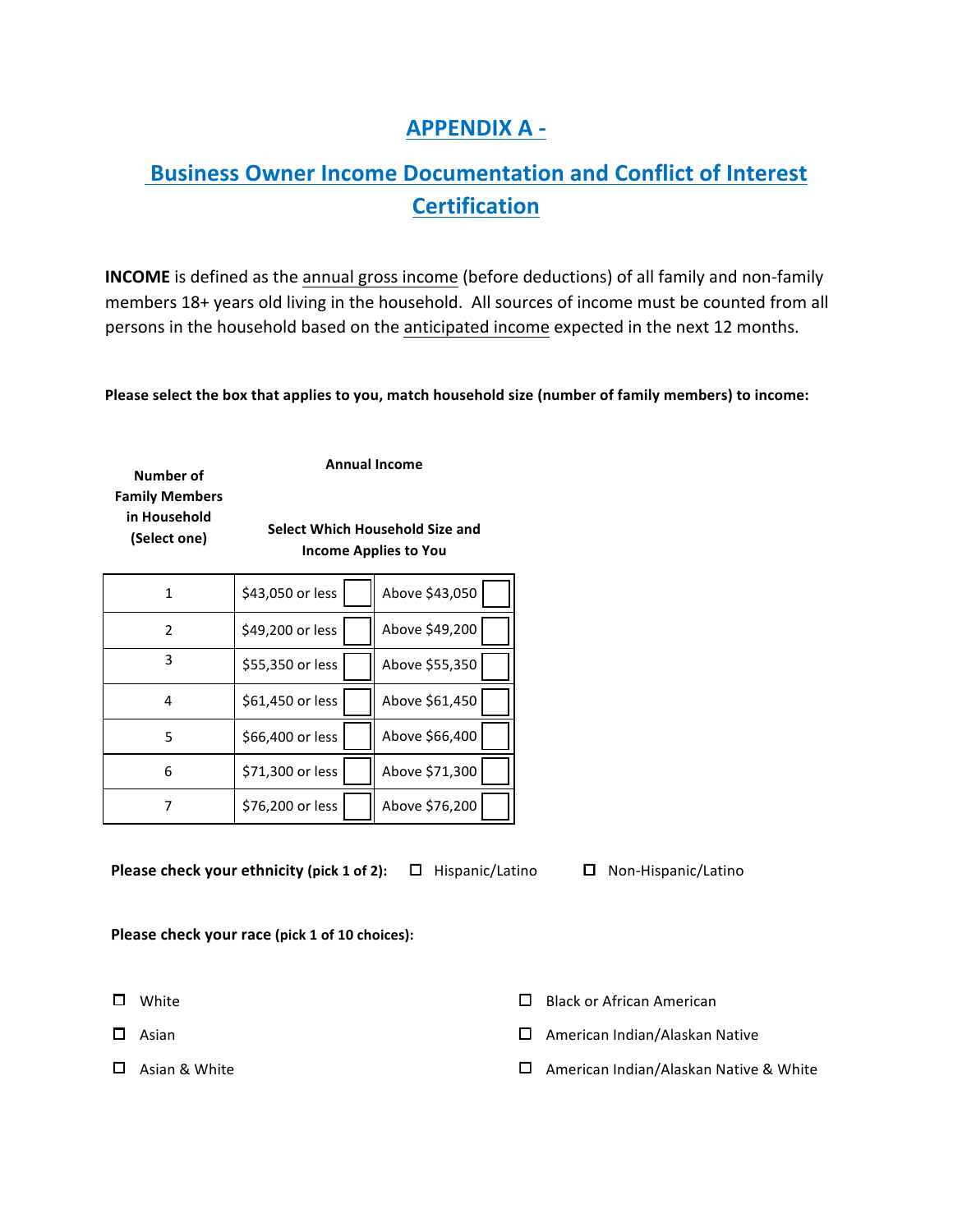- $\Box$  Native Hawaii/Other Pacific Islander  $\Box$  Black/African American & White
- $\Box$  American Indian/Alaskan Native & Black/African American
- 
- $\Box$  Other Multi-Racial

**APPLICANT STATEMENT:** I hereby declare that any person(s) employed by the City of La Crosse, who has direct or indirect personal or financial interest in this application or in any portion of the profits that may be derived there from, has been identified and the interest disclosed below. (Please include in your disclosure any interest which you know of. An example of a direct interest would be a City of La Crosse employee, City of La Crosse Council Member, City of La Crosse Community Development Block Grant Committee, who would be paid to perform services under this proposal. An example of indirect interest would be a City of La Crosse employee who is related to any officers, employees, principal or shareholders of your firm or to you. If in doubt as to status or interest, please disclose to the extent known). I hereby certify that the information on this form is complete and accurate. If necessary, I will provide the information required to verify this data (e.g. pay stubs, bank account statements, etc.). I, therefore, authorize such verification, and I will provide the supporting documentation, if necessary.

| Name:      | printed<br>____ |             |
|------------|-----------------|-------------|
| Signature: | Date:           | ______      |
| __         | ____            | ___________ |

**\_\_\_\_\_\_\_\_\_\_\_\_\_\_\_\_\_\_\_\_\_\_\_\_\_\_\_\_\_\_\_\_\_\_\_\_\_\_\_\_\_\_\_\_\_\_\_\_\_\_\_\_\_\_\_\_\_\_\_\_\_\_\_\_\_\_\_\_\_\_\_\_\_\_\_\_\_\_\_\_\_\_\_\_\_\_\_\_\_\_\_\_\_**

**Disclosed Conflict of Interests:** 

**\_\_\_\_\_\_\_\_\_**